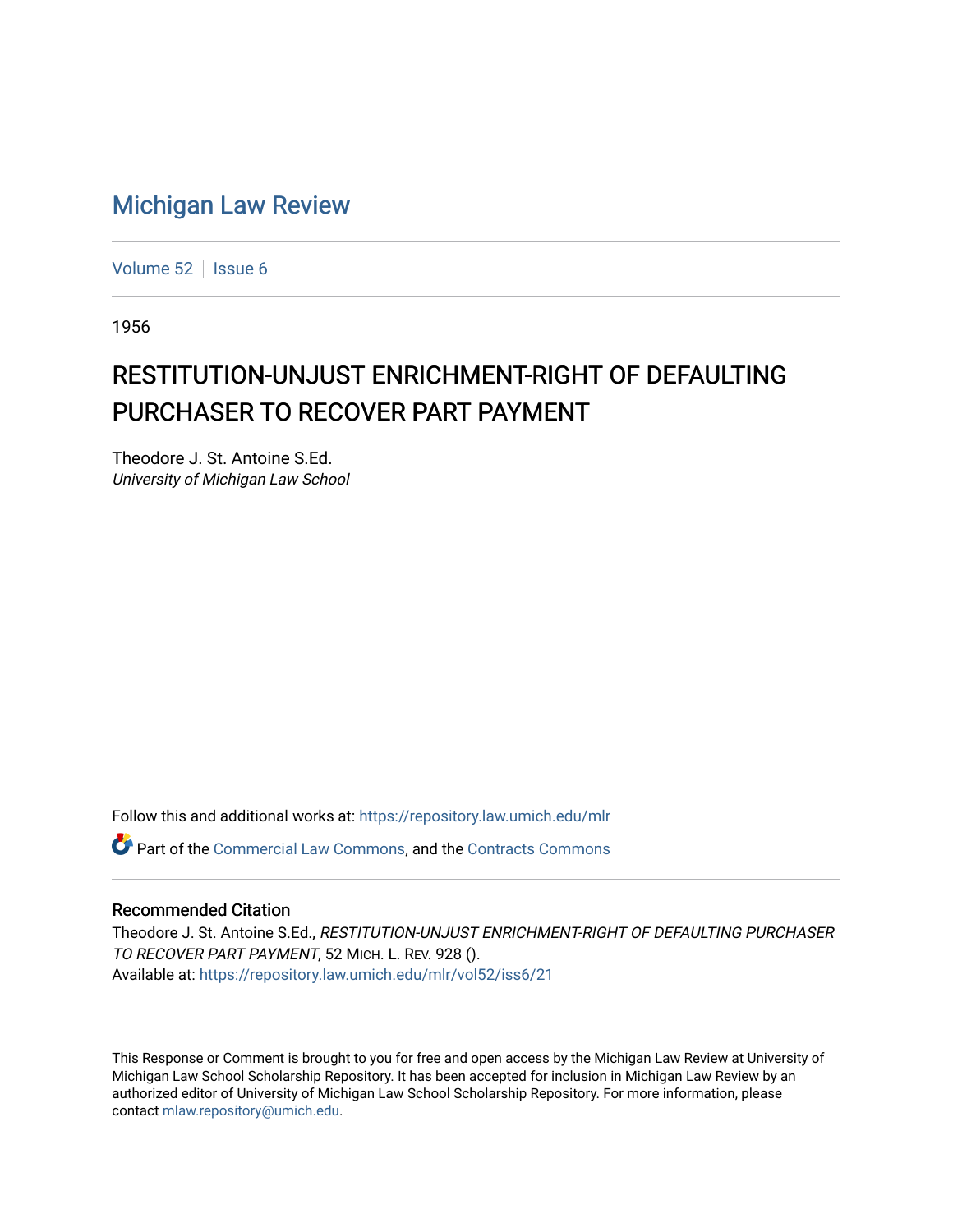RESTITUTION-UNJUST ENRICHMENT-RIGHT OF DEFAULTING PURCHASER TO RECOVER PART PAYMENTS-Plaintiff made a prepayment of \$59,946.67, or twenty-five percent, on twenty printing presses which it was purchasing for shipment to Russia. Before their delivery a federal regulation was promulgated under which plaintiff was denied an export license. Plaintiff therefore rejected tender of the presses, and defendant vendor sold them to a third party for \$18,765 more than the contract price to plaintiff. Plaintiff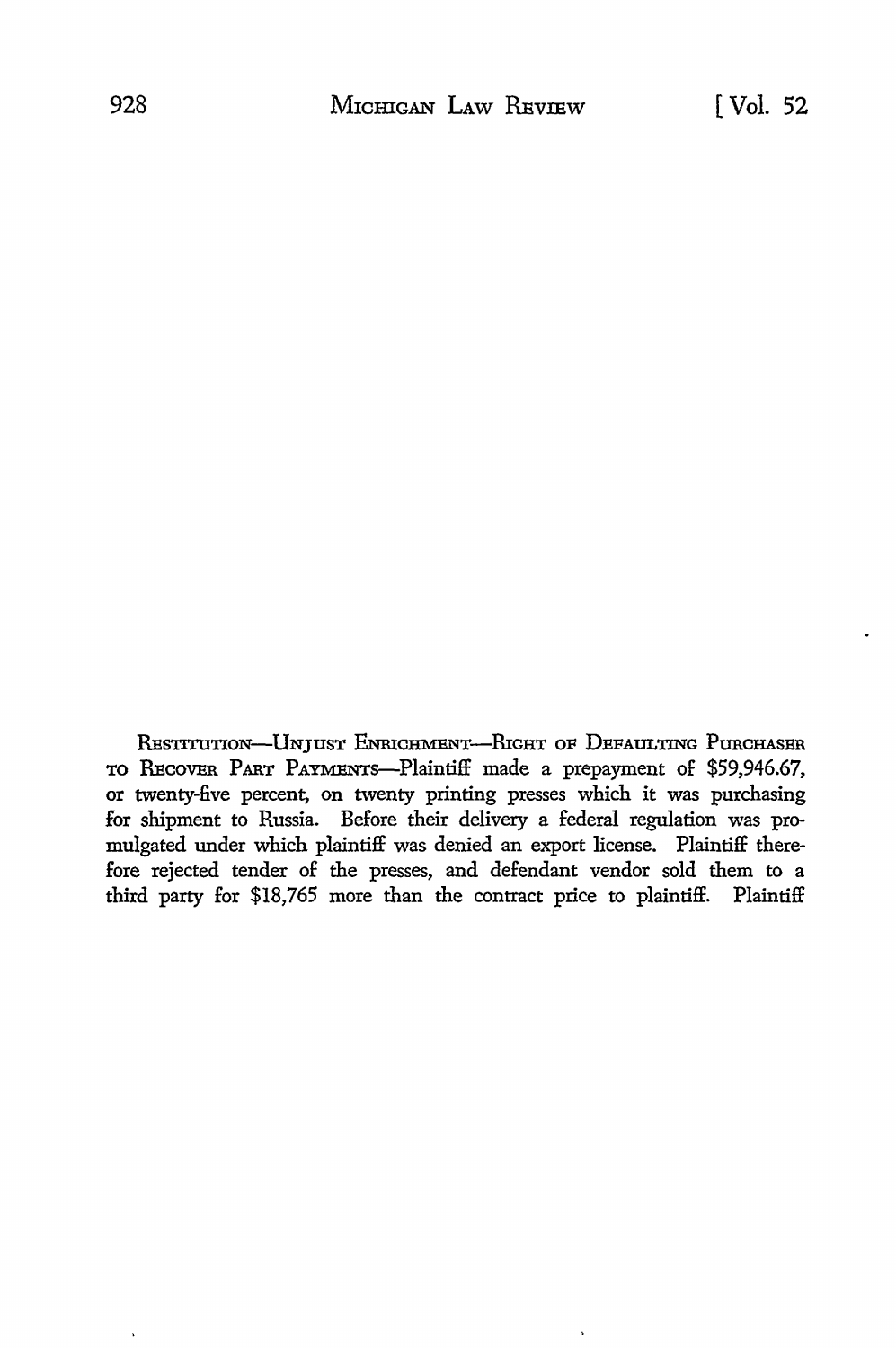sued to recover its down payment and the profit resulting from defendant's resale. On appeal from a judgment for defendant, *held,* reversed and remanded. A defaulting purchaser is entitled to restitution of its payments in excess of damages caused the vendor by the breach, but it is not entitled to any profits realized by the vendor from resale of the goods. *Amtorg Trading Corp.* v. *Miehle Printing Press* & *Mfg. Co.,* (2d Cir. 1953) 206 F. (2d) 103.

In a legal system opposed to forfeiture and unjust enrichment, the result of the present case would seem beyond cavil. Nonetheless, the vast majority of decisions assert without qualification that a defaulting purchaser cannot recover payments made prior to the default.<sup>1</sup> The facts of the cases seldom support such a sweeping rule. Much more often than not the purchaser is attempting to recover an amount which he has agreed to give up under a reasonable provision for liquidated damages, or which is so small in comparison with the total contract price that it probably does not exceed the loss caused the vendor by the breach.<sup>2</sup> On the other hand, where the purchaser can show that his payments exceed the vendor's injury, numerous courts allow restitution of the excess.<sup>3</sup> Such a result appears completely in accord with the traditional judicial aversion to forfeitures and penalties.<sup>4</sup> At the same time, the argument against restitution in executory contract cases seems to rest on little more than a notion which finds its ultimate expression in one court's contention that to permit a defaulter to take advantage of his breach "would tend to demoralize the whole country."5 Something of the same dubious attitude is often exhibited by courts granting restitution, when they require as a condition for relief that the purchaser's breach must not be willful or deliberate.<sup>6</sup> Rarely is an attempt made to define these terms, and frequently the question of willfulness is simply ignored.7 Furthermore,

lNeis v. O'Brien, 12 Wash. 358, 41 P. 59 (1895); Dluge v. Whiteson, 292 Pa. 334, 141 A. 230 (1928); 5 CoRBIN, CoNTRAcrs §1129 (1951); 3 WILLISTON, SALEs, rev. ed., §599m (1948); 11 A.L.R. (2d) 701 (1950). For cases dealing with land contracts see 59 A.L.R. 189 (1929); 102 A.L.R. 852 (1936); 134 A.L.R. 1064 (1941).

<sup>2</sup>Typical is Sandberg v. Rudd-Melikian, Inc., (D.C. Pa. 1951) 100 F. Supp. 967, affd. (3d Cir. 1951) 192 F. (2d) 192 (\$7,500 down on \$130,000 worth of machinery). See cases cited in 5 CORBIN, CoNTRAcrs §1132, nn. 74, 75 (1951); 45 CoL. L. REv. 72 at 76, 77, nn. 29-31, 35 (1945). And note the *facts* of the cases collected in 11 A.L.R. (2d) 701 (1950).

<sup>3</sup>Michigan Yacht & Power Co. v. Busch, (6th Cir. 1906) 143 F. 929; Sabas v. Gregory, 91 Conn. 26, 98 A. 293 (1916); Humphrey v. Sagouspe, 50 Nev. 157, 254 P. 1074 (1927); 5 CoRBIN, CoNTRAcrs §1129, n. 52, §1135 (1951). *Accord,* with the express qualification that earnest money may be retained by the vendor: 2 CoNTRAcrs REsTATE-MENT §357 (1932); Dies v. British and International Mining and Finance Corp., Ltd., [1939] 1 K.B. 724 (1938).

<sup>4</sup>E.g., in mortgage law. See Thurston, "Recent Developments in Restitution: 1940- 1947," 45 MicH. L. REv. 935 at 952 (1947); 5 WILLISTON, CoNTRAcrs, rev. ed., §1476 (1937). Observe also the courts' solicitude about the reasonableness of liquidated damages provisions. 138 A.L.R. 594 (1942); 6 A.L.R. (2d) 1401 (1949). ·

<sup>5</sup>Quoted with approval in Dluge v. Whiteson, note 1 supra, at 335.

6 See Schwasuick v. Blandin, (2d Cir. 1933) 65 F. (2d) 354; 2 CoNTRAcrs REsTATE-MENT §357(l)(a) (1932).

<sup>7</sup>E.g., Humphrey v. Sagouspe, note 3 supra. In the instant case the court approved the *Restatement's* qualification that nonperformance must not be "wilful and deliberate,"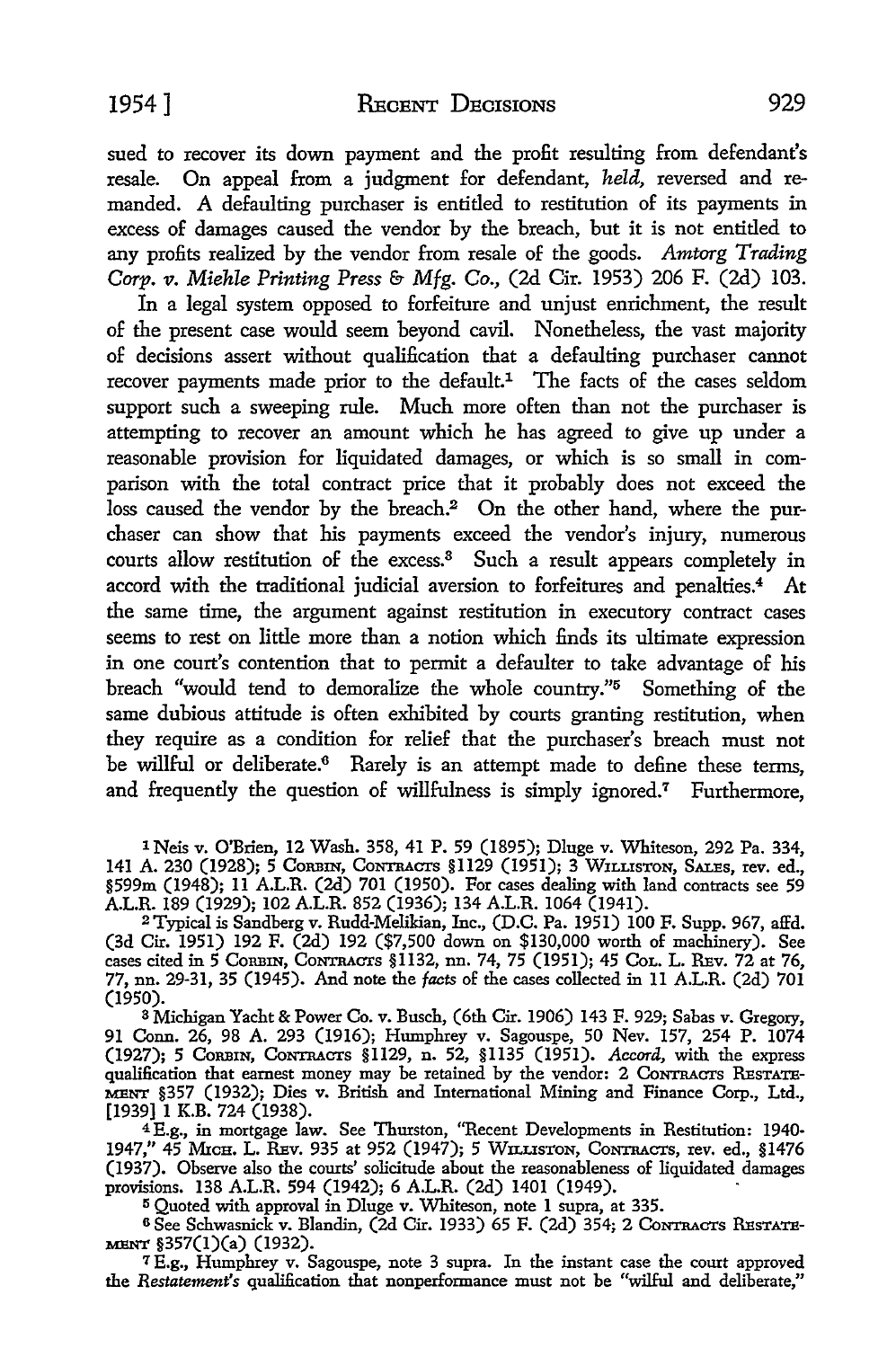the condition establishes an illogical scale of "punitive damages" by imposing the heaviest penalty on the purchaser who performs most of his contract before defaulting.<sup>8</sup> When these considerations are coupled with the obvious fact that even the victim of a willful wrongdoer may be unjustly enriched, it becomes highly doubtful whether qualifications regarding willfulness serve any valid purpose.<sup>9</sup> Fortunately for defaulting purchasers, even where courts espouse the supposed majority view denying restitution regardless of the reason for the breach, a rigorous application of the rule is avoided by resort to such doctrines as substantial performance, waiver, and implied rescission.<sup>10</sup> But despite this fact, and despite the fact that the rule is usually invoked in cases where there is in reality no unjust enrichment, the repeated formulation of such a rule seems unwise. Inevitably some judges will accept the rule at face value and apply it with devastating results.<sup>11</sup> And federal courts in diversity cases may find it impossible to escape the impact of the stated rule.12 If the courts do not remedy this situation, it is likely that the legislatures will. Relief against forfeiture is already provided for defaulting purchasers under the Uniform Conditional Sales Act.13 California has long had a statute affording general relief in case of forfeiture.14 Recently New York amended its sales act to allow a defaulting purchaser restitution of payments in excess of the amount of a reasonable liquidated damages clause or, in the absence of such a clause, in excess of twenty percent of the value of the purchaser's obligation

and then merely said that plaintiff was "suddenly caught in the operation of the export license system." Principal case at 105, 108. Thus a default due to economic hardship may not be considered willful.

<sup>8</sup>See Freedman v. Rector, etc., of St. Matthias Parish, 37 Cal. (2d) 16 at 22, 230 P. (2d) 629 (1951).

<sup>9</sup> See 5 CORBIN, CONTRACTS §1123 (1951). Both the Uniform Commercial Code and the recent amendments to the New York sales act allow restitution to a defaulting purchaser, without mention of willfulness. A.L.I. UNIFORM COMMERCIAL CODE §2-718 (1952); 40 **N.Y.** Consol. Laws (McKinney, 1953 Cum. Supp.) §145-a. But cf. Cal. Civ. Code (Deering, 1949) §3275.

10 See N.Y. LAW RBv. CoMM, REP. 204-209 (1942); Hayt v. Bente!, 164 Cal. 680, 130 P. 432 (1913); Wonder Products, Inc. v. Blake, 330 Mich. 159, 47 N.W. (2d) 61 (1951).

<sup>11</sup>Eisner v. Mantell, 95 N.Y.S. (2d) 793 (1950) (\$370 down on \$748) suggests the possibilities. See also the state court handling of a prior phase of the present litigation. Miehle Printing Press & Mfg. Co. v. Amtorg Trading Corp., N.Y.L.J., Sept. IO, 1948, p. 403, affd. without opinion 275 App. Div. 748, 88 N.Y.S. (2d) 271 (1949).

<sup>12</sup> Consider the struggle of the court in the principal case to rationalize a finding that the New York Court of Appeals would have granted restitution despite earlier precedents to the contrary. Ultimately the court by-passed state law and rested its holding on an "overriding national policy" embodied in the Foreign Aid Appropriation Act of 1949, 62 Stat. L. 1059, §204 (1948), I U.S.C. Cong. Serv. 744-745 (1948). Principal case at 107-108. Cf. Clear£eld Trust Co. v. United States, 318 U.S. 363, 63 S.Ct. 573 (1943).

1a2 U.L.A. §§19-21, 25 (1922, 1953 Cum. Supp.).

14 Cal. Civ. Code (Deering, 1949) §3275. This statute was wholly disregarded in Glock v. Howard & Wilson Colony Co., 123 Cal. I, 55 P. 713 (1898), but was revitalized by Barkis v. Scott, 34 Cal. (2d) II6, 208 P. (2d) 367 (1949), noted 2 STAN. L. RBv. 235 (1949).